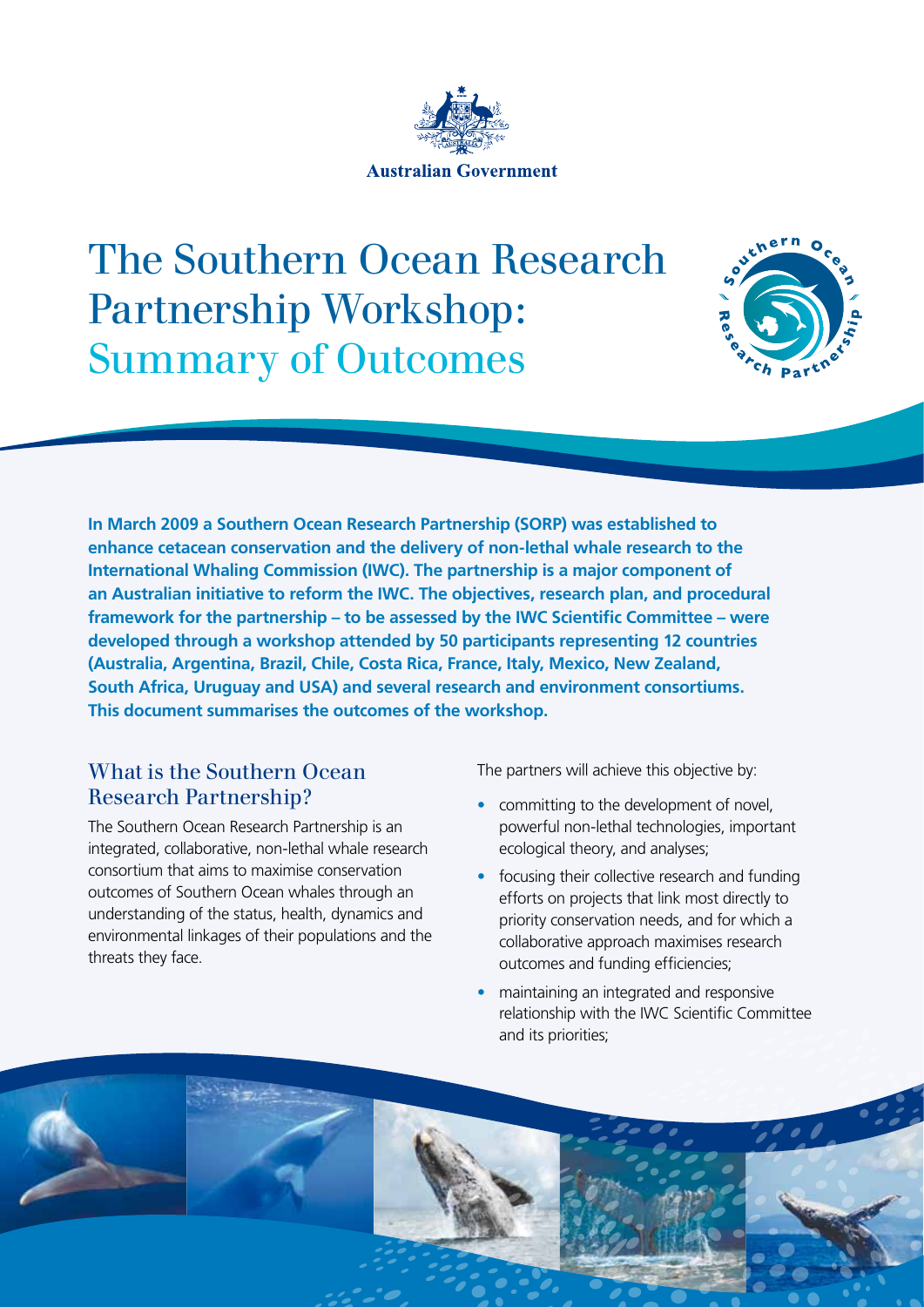- establishing strategic linkages with other relevant international research efforts; and
- communicating the rationale and outcomes of the research, and threats to the conservation status of Southern Ocean whales.

The primary focus of the SORP is the large whale species managed by the IWC, including the humpback whale, blue whale (both Antarctic and pygmy forms), fin whale, Antarctic minke whale, sei whale, southern right whale, and sperm whale. Killer whales will also be considered as an important component of the Southern Ocean ecosystem.

The Southern Ocean will be the regional focus of the partnership, but relevant research efforts will also include associated migratory corridors and breeding grounds.

#### SORP research themes

Two overarching research themes ('flagships') were agreed at the workshop, under which research proposals will be assessed. The research questions (and associated projects) listed under these themes represent a summary of the core questions identified by the group. Full details can be found in the workshop report.

**• Theme 1: Post-exploitation whale population structure, health and status.** 

Work under this theme will focus on developing an improved understanding of how whale populations have recovered since the cessation of commercial whaling. It will include a strategic and focused continuation and augmentation of valuable, long-term data series (such as those for humpback whales and southern right whales), initiate the collection of new focused data series, and address important unknowns such as how endangered fin whales (the mainstay of industrial whaling) have responded to protection.

- *How are populations of whales that feed in the Southern Ocean structured into identifiable breeding groups, and how are these breeding groups defined in time and space?* (Continue the relatively advanced work on humpback and southern right whales and develop the currently poor understanding for other species. Major focus on coordinated collection of biopsies, as well as strategic tagging studies to monitor movement).
- *How well have the species that were most heavily depleted during the industrial whaling era (fin and Antarctic blue whales) recovered?* (The focus of this project will be a long-term, circumpolar, acoustic monitoring network).
- *Are we able to measure a population-scale index of Southern Ocean whale health, and if so, does it correlate with estimates of life-history variables?* (Utilise novel and developing non-lethal techniques to assess whale health, with a focus on species for which long-term data exist).

#### **Theme 2: Changing atmosphere and oceans: Southern Ocean whales and their ecosystems.**

The Southern Ocean is a diverse environment and whales utilise this habitat in regionally different ways. Populations of whales in some regions are recovering strongly, but in others they are not. Some regions are changing quickly and others more slowly.

 *How do whale populations respond to climate processes in contrasting regions of the Southern Ocean for which climate effects are already evident (e.g. Antarctic Peninsula/SW Atlantic Ocean) and areas in which changes are less evident (e.g. eastern Antarctica)?* (Focus on populations of humpback and southern right whales that breed off the east coast of the South American continent, with populations that breed off Australia, New Zealand and/or the African continent).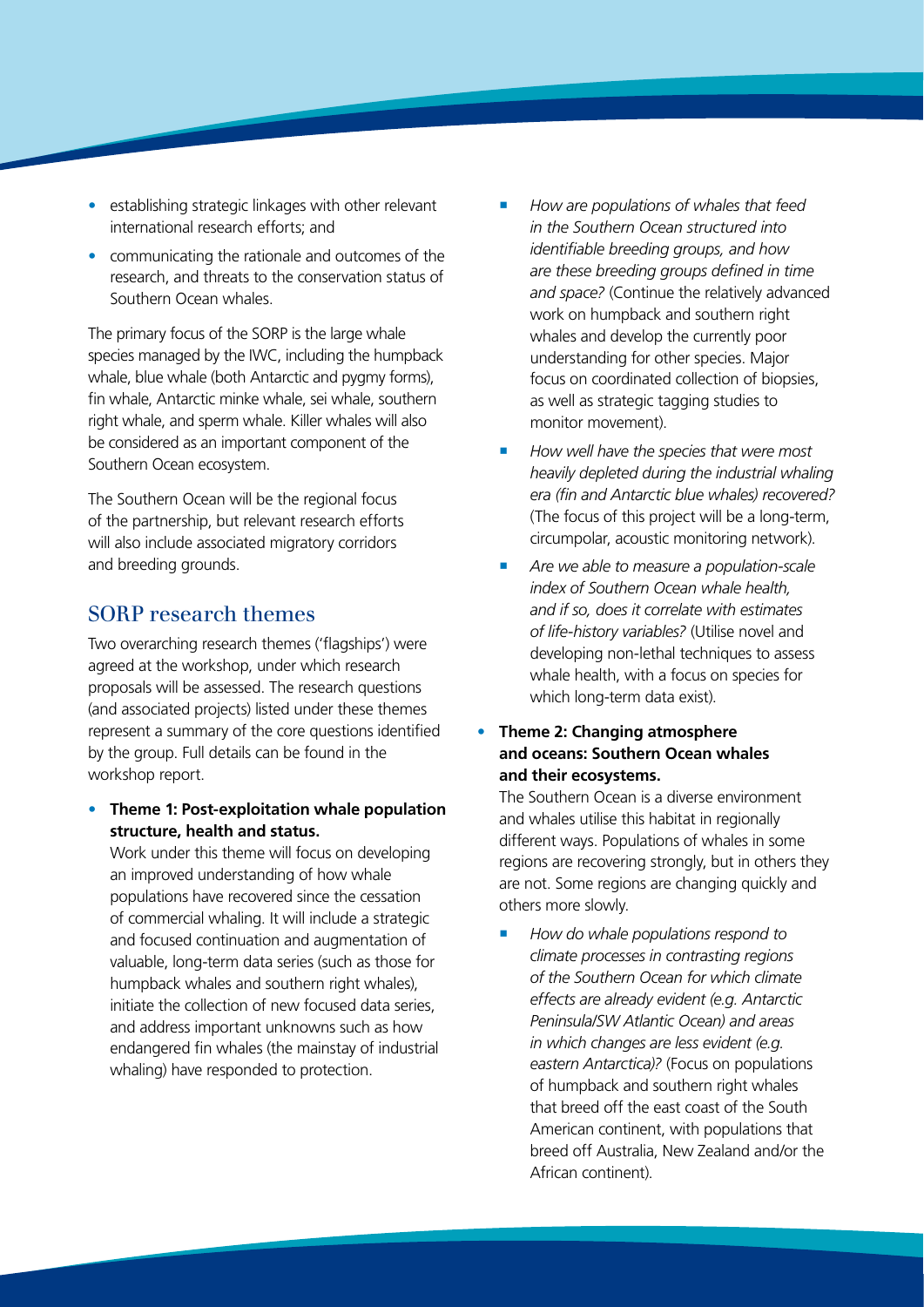- *How important is sea-ice habitat for southern ocean whales?* (Utilise aerial surveys, tagging and remote satellite-sensed technologies).
- *How do baleen whales interact with the physical and biological environment of their feeding grounds?* (Focus on combined predator-prey-environment studies using hydro-acoustics, environmental sensors and tagging).
- *What aspects of their physical and biological environment shape the distribution and movements of Southern Ocean whales?* (Focus on existing survey and environmental data, along with new multi-scale tagging studies coupled with collection of ecological data).
- *Will Southern Ocean whales recover to their former ecological role?* (Continue long-term monitoring of population trend data of species that migrate close to low latitude coastlines, i.e. humpback and southern right whales. These studies would also incorporate studies on the ecological role of large whales, including nutrient cycling)
- *How are the different types of killer whales distributed in their Southern Ocean environment, and what role do they play in shaping baleen whale communities?*  (Coordinated collection of killer whale photographs, biopsies and ecosystem modelling exercises).



#### SORP research plan and projects

To simply re-brand existing research efforts by partners as the 'SORP program' would do little to drive research towards an integrated and focused framework. Consequently, a two-tiered SORP research framework was developed and agreed. Specific criteria for these two types of project will be developed and agreed by the SORP Scientific Steering Committee (SSC).

The first tier of **SORP core projects** will drive the SORP initiative and directly address the SORP objective of improving our understanding of the status and health of whales within the Southern Ocean ecosystem and the threats and environmental changes they may face.

The second tier of **SORP associated projects** may contribute to the SORP objectives and flagship programs. However, they will be effectively standalone research efforts that do not necessarily benefit from the collaborative framework, or are likely to be focused on smaller spatial scales, or on species of lesser interest to the consortium.

#### Assessment and registry of SORP research projects

The SORP SSC will assess where existing and newly proposed research efforts fit within the research framework (core or associated status) and facilitate external peer review of proposed research projects for scientific merit. The committee will then assess the relevance of the proposal to SORP objectives and the degree to which it benefits from the partnership framework. Qualifying projects will be centrally registered as 'core' or 'associated' SORP projects. The registry will be maintained and updated by the SSC.

The SORP research plan is expected to develop over the course of the collaboration, particularly in response to IWC and other input. The process of project prioritisation and the development of more detailed research plans will likely occur during IWC61, and subsequently under the direction of the SORP SSC during 2009 and beyond.